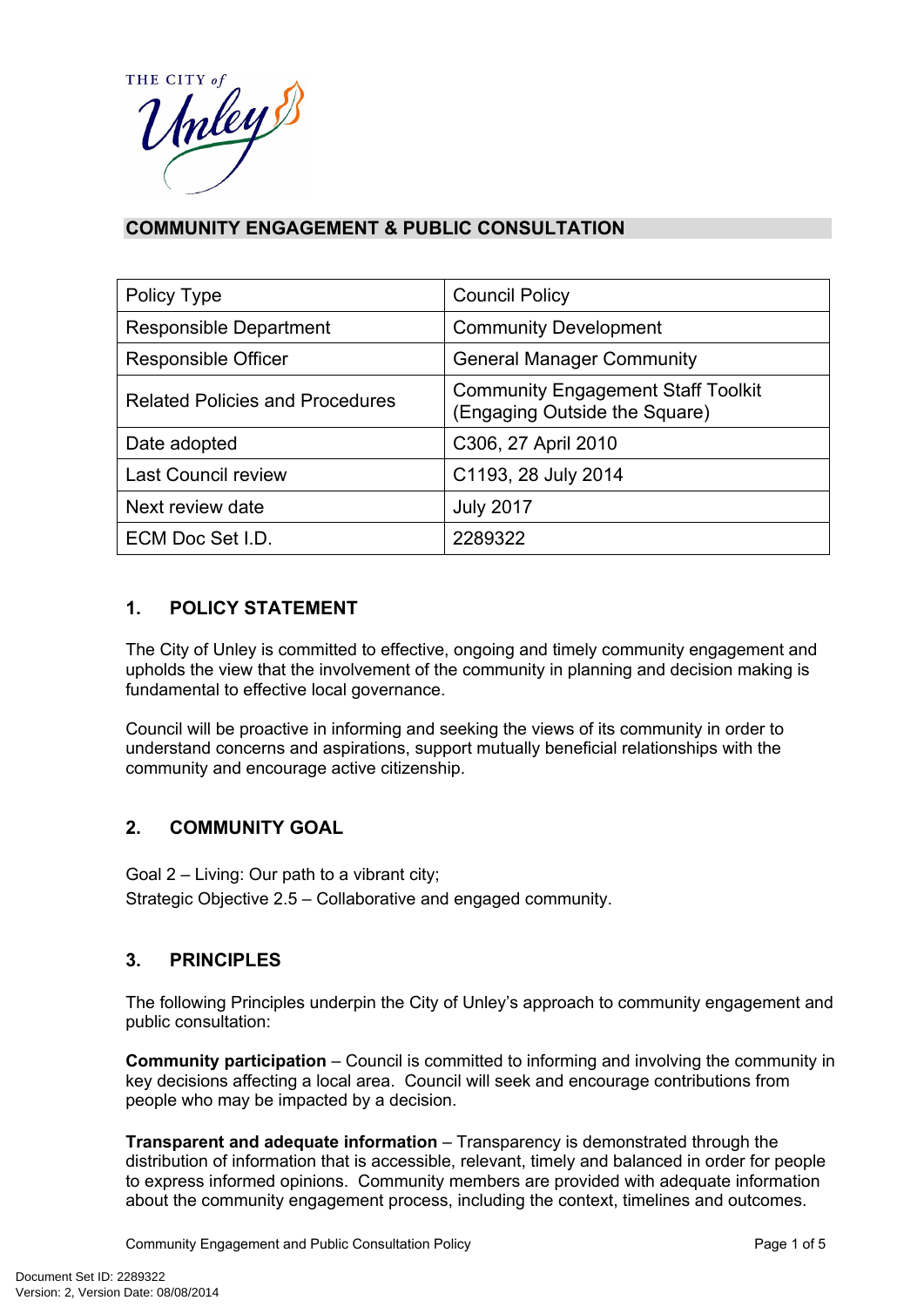**Integrity** – Engagement processes are authentic and conducted with objectivity and an honest intention to gather feedback and views to inform outcomes.

**Mutual respect** – The City of Unley provides respectful and safe engagement spaces, where people can contribute and listen to others. Council encourages mutual respect for the aspirations and opinions of all community members (noting that opinions will vary).

**Accessibility** – Community members can participate through inclusive community engagement processes that are visible, well-promoted and provide a variety of appropriate and accessible ways for people to have their say.

**Diverse and representative** – A range of perspectives are invited into the engagement process to assist Council achieve balanced and considered decision-making.

**Two-way communication** – Council ensures that those who have participated in community engagement activities are informed about how valued community input has been considered in the decision-making process.

**Quality planning and processes** – Planning is undertaken to ensure engagement processes are well designed to appropriately match the issue and audience, and that engagement activities are scheduled to enable community consideration and input.

**Continuous learning** – Established evaluation practices ensure Council learns from the community engagement process and is able to monitor and evaluate success to facilitate ongoing improvement.

### **4. POLICY OBJECTIVE**

The objectives of this policy are:

- (a) To fulfil the statutory requirements of the *Local Government Act 1999* Section 50.
- (b) To enable the community to contribute to decision making that affects them in a meaningful and appropriate way through an open and accountable process.
- (c) To promote equity through optimal access to engagement opportunities.

#### **5. DEFINITIONS**

For the purpose of this Policy, the following definitions apply:

- (a) *Community* means "the public" and includes ratepayers, residents and all people who live, work, study, conduct business or use the services, facilities and public places in the City of Unley. These people are often referred to as "stakeholders" in the affairs of Council.
- (b) *Communication* in this Policy, means conveying information to another party.
- (c) *The Act* means the *Local Government Act 1999*, as amended.
- (d) *Community Engagement:* The Local Government endorsed definition of community engagement is "*involving the community in decision making processes, which is critical in the successful development of acceptable policies and decisions in government, the private sector and the community".*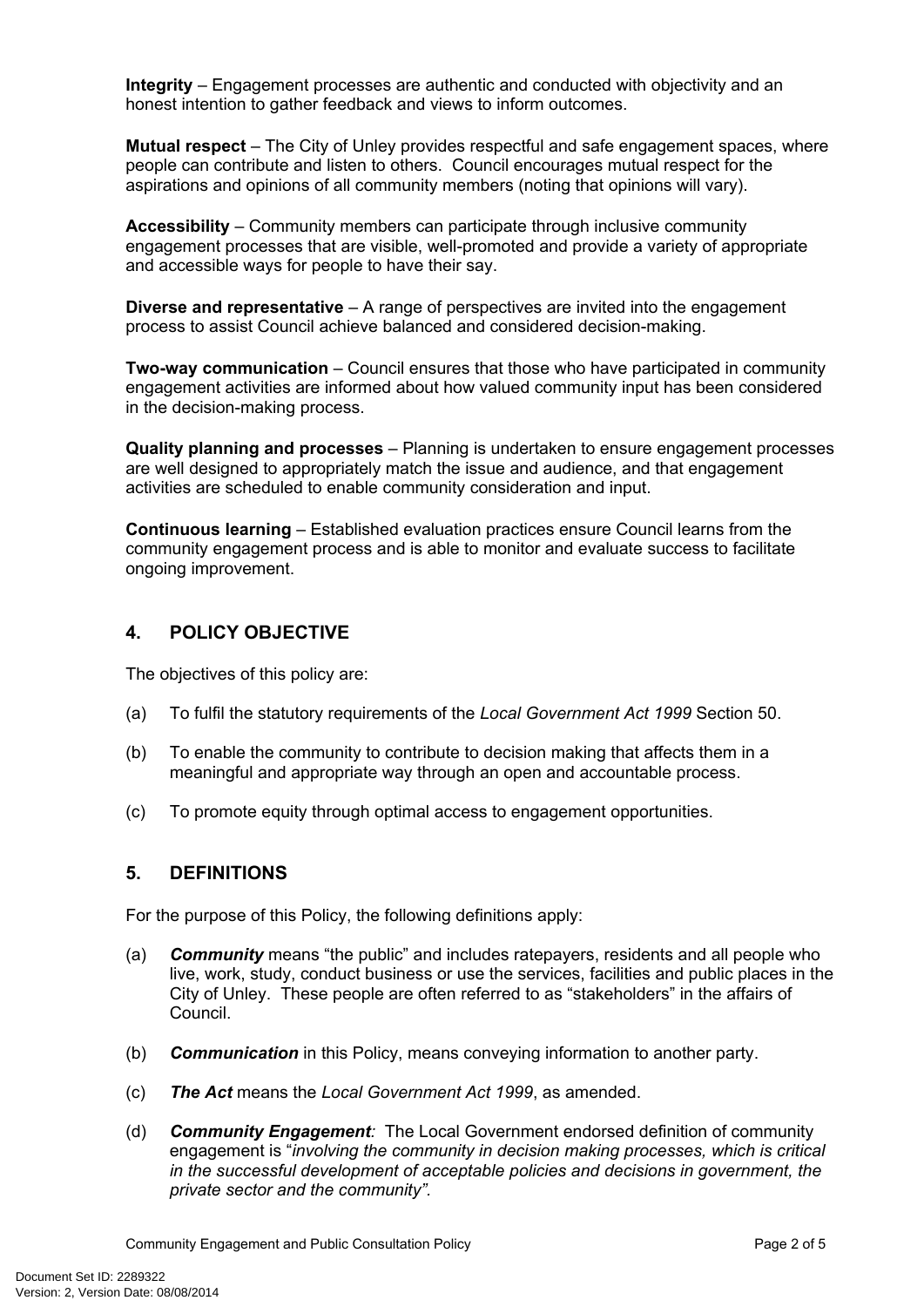(e) *Community Consultation* is part of community engagement and is a planned process by which the Council formally invites its constituents and stakeholders to comment about matters upon which Elected Members are to deliberate. This means providing information to the community and eliciting opinions and comments from members of the public, for the Council to consider. The final decision regarding such matters rests with Council.

The Administration may also consult with the community regarding specific aspects of programs to be implemented, within the framework of Council's decisions and the provisions of the *Local Government Act* or other legislation. The final decision regarding these operational matters rests with the Chief Executive Officer

(f) **Council** means the elected member body representing the City of Unley community or staff operating under delegated authority to act on behalf of Council.

## **6. STATUTORY REQUIREMENTS**

- (a) Where there are statutory requirements for consultation, these will take precedence over this policy where there is an inconsistency.
- (b) Where the Local Government Act 1999 requires that the Council follows this policy, and legislation does not specify steps to the contrary, the Council will:
	- Publish in the newspaper, a notice describing the matter under consideration and inviting interested people to make a written submission within a period of no less than 21 (twenty one) calendar days, which will be stated in the notice (Section 50(4)(a)); and
	- Consider any submissions made in response to the newspaper notice
- (c) Attachment A outlines other matters where the *Local Government Act 1999* requires that community consultation be undertaken.

## **7. ADDITIONAL MATTERS FOR CONSIDERATION**

This policy does not apply to Development Applications under the *Development Act 1993*.

In addition to the matters set up in the *Local Government Act 1999*, the Council may choose to follow this policy in regards to other matters. Without limiting the extent of the operation of this policy, issues warranting community consultation may include:

- Major public infrastructure developments
- The provision of services and facilities
- Traffic management
- Proposals for change

#### **8. IMPLEMENTATION OF THIS POLICY**

- (a) This policy applies to Elected Members, Council staff, contractors, agents and consultants acting on behalf of the Council.
- (b) The Chief Executive Officer is responsible for implementing community engagement and consultation programs in accordance with this policy. Guidelines and resources are to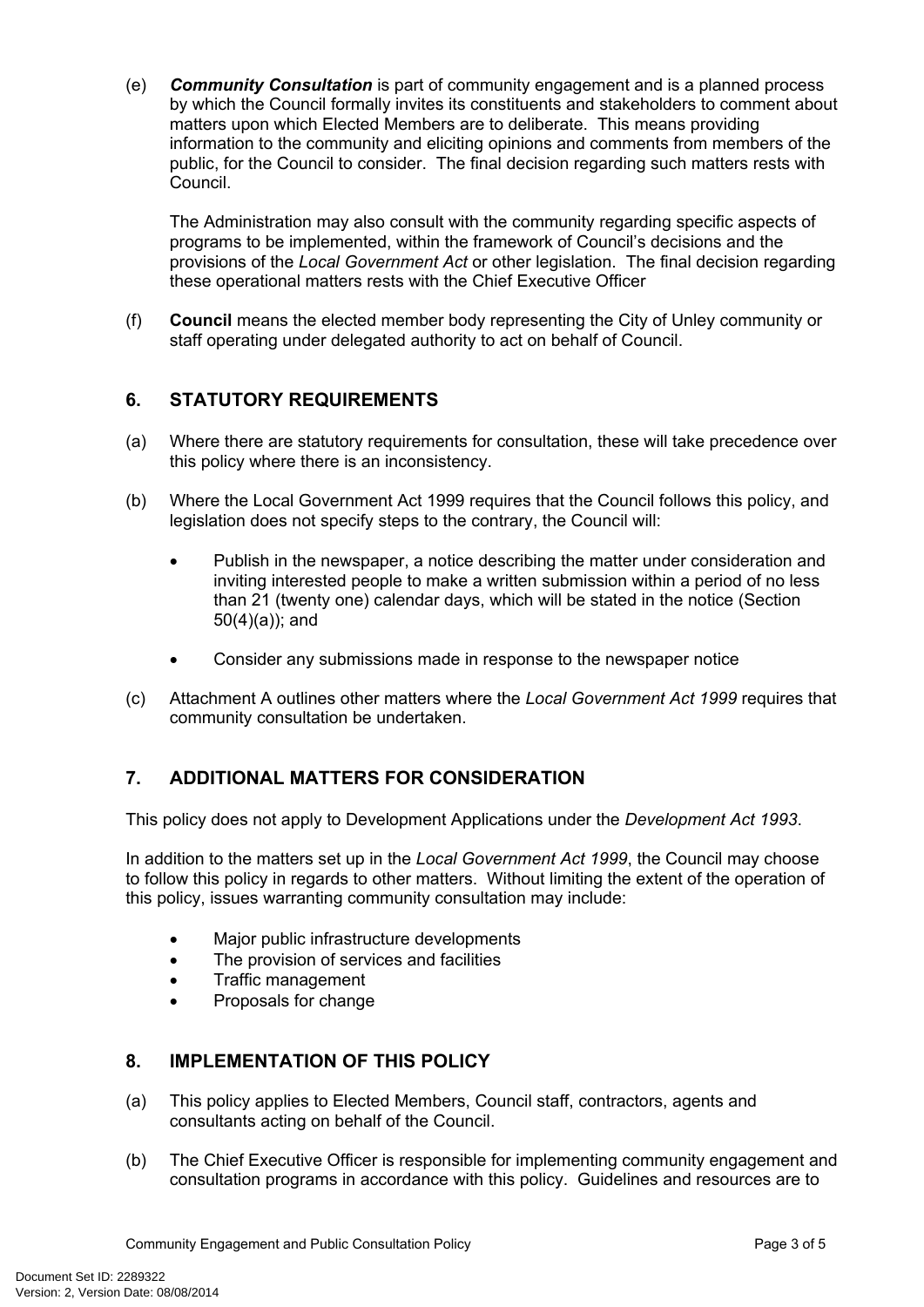be provided to enable staff to fulfil the consultation requirements of legislation and this policy.

#### **9. REVIEW**

It must be noted that the *Local Government Act 1999* Section 50 (6) specifies procedures for changing this policy.

#### **10. LEGISLATION**

This is a mandatory policy under Section 50 of the *Local Government Act 1999*.

#### **11. DELEGATION**

Relevant delegations under the *Local Government Act 1999* are contained in the Delegations Register.

#### **12. AVAILABILITY**

The policy is available for public inspection during normal office hours from;

Civic Centre 181 Unley Road Unley SA 5061

A copy may be purchased for a fee as determined annually by Council.

It is also available for viewing, download and printing free of charge from the Council's website, [www.unley.sa.gov.au](http://www.unley.sa.gov.au/)

#### **13. DOCUMENT HISTORY**

| Date:         | Council/Committee/Internal                 | <b>Comment:</b>          |
|---------------|--------------------------------------------|--------------------------|
| 19 April 2010 | City Strategy & Policy Committee<br>306/10 |                          |
| 27 April 2010 | Council 644/10 & 306/10                    |                          |
| 18 July 2011  | CSP 51/11                                  |                          |
| 25 July 2011  | Council 191/11                             |                          |
| 14 May 2012   | CSP 108/12                                 |                          |
| 28 May 2012   | Council 420/12                             |                          |
| 28 July 2012  | Council 1193/14                            | Was policy number COU 11 |